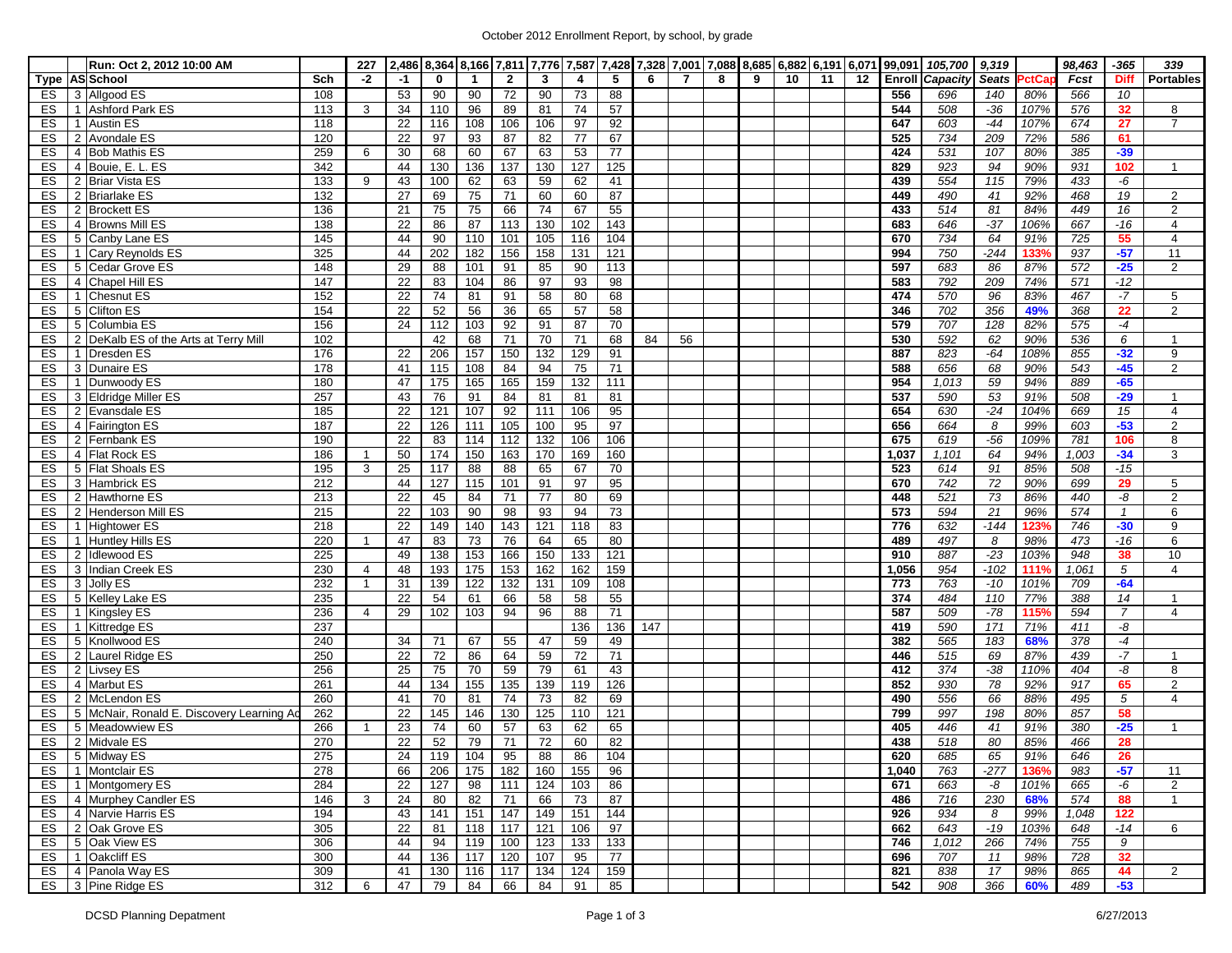## October 2012 Enrollment Report, by school, by grade

| Type AS School  |                                          | Sch | $-2$           | -1              | 0   | $\mathbf{1}$ | $\overline{2}$ | 3                | 4   | 5   | 6   | 7   | 8   | 9   | 10  | 11  | 12  |       | <b>Enroll Capacity</b> | Seats PctCa     |      | Fcst  | <b>Diff</b>    | <b>Portables</b>      |
|-----------------|------------------------------------------|-----|----------------|-----------------|-----|--------------|----------------|------------------|-----|-----|-----|-----|-----|-----|-----|-----|-----|-------|------------------------|-----------------|------|-------|----------------|-----------------------|
| ES              | 2 Pleasantdale ES                        | 315 |                | 30              | 154 | 133          | 117            | 132              | 114 | 109 |     |     |     |     |     |     |     | 789   | 656                    | $-133$          | 120% | 760   | $-29$          | 12                    |
| ES              | 3 Princeton ES                           | 345 |                | 22              | 140 | 147          | 157            | 141              | 150 | 147 |     |     |     |     |     |     |     | 904   | 1,078                  | 174             | 84%  | 898   | -6             |                       |
| ES              | 4 Rainbow ES                             | 332 |                | 22              | 80  | 66           | 65             | 65               | 73  | 68  |     |     |     |     |     |     |     | 439   | 680                    | 241             | 65%  | 437   | $-2$           |                       |
| ES              | 3 Redan ES                               | 320 |                | 21              | 83  | 92           | 86             | 82               | 90  | 92  |     |     |     |     |     |     |     | 546   | 855                    | 309             | 64%  | 546   | 0              |                       |
| ES              | 2 Robert Shaw ES                         | 370 |                | 22              | 69  | 71           | 84             | 79               | 66  | 61  |     |     |     |     |     |     |     | 452   | 558                    | 106             | 81%  | 557   | 105            |                       |
| ES              | 3 Rock Chapel ES                         | 340 | 6              | 27              | 73  | 77           | 72             | 67               | 75  | 97  |     |     |     |     |     |     |     | 494   | 659                    | 165             | 75%  | 504   | 10             |                       |
| ES              | 3 Rockbridge ES                          | 344 |                | 22              | 87  | 78           | 64             | 75               | 80  | 91  |     |     |     |     |     |     |     | 497   | 612                    | 115             | 81%  | 464   | $-33$          | 2                     |
| ES              | 5 Rowland ES                             | 348 |                | 27              | 110 | 103          | 76             | 83               | 74  | 78  |     |     |     |     |     |     |     | 551   | 547                    | $-4$            | 101% | 496   | $-55$          |                       |
| ES              | 2 Sagamore Hills ES                      | 350 |                | 38              | 76  | 79           | 72             | 66               | 63  | 69  |     |     |     |     |     |     |     | 463   | 463                    | $\mathcal O$    | 100% | 464   | $\mathbf{1}$   | 7                     |
| ES              | 3 Shadow Rock ES                         | 362 |                | 22              | 102 | 100          | 101            | 113              | 103 | 115 |     |     |     |     |     |     |     | 656   | $\overline{771}$       | 115             | 85%  | 612   | $-44$          | 1                     |
| ES              | 2 Smoke Rise ES                          | 398 |                | 32              | 56  | 84           | 67             | 71               | 81  | 73  |     |     |     |     |     |     |     | 464   | 565                    | 101             | 82%  | 513   | 49             |                       |
| ES              | 5 Snapfinger ES                          | 400 |                | 22              | 115 | 133          | 121            | $\overline{143}$ | 127 | 138 |     |     |     |     |     |     |     | 799   | 884                    | 85              | 90%  | 835   | 36             | $\overline{2}$        |
| ES              | 3 Stone Mill ES                          | 415 |                | 44              | 109 | 100          | 104            | 79               | 84  | 63  |     |     |     |     |     |     |     | 583   | $\overline{743}$       | 160             | 78%  | 606   | 23             |                       |
| ES              | 3 Stone Mountain ES                      | 420 |                | 22              | 103 | 91           | 93             | 96               | 81  | 88  |     |     |     |     |     |     |     | 574   | 598                    | 24              | 96%  | 581   | $\overline{7}$ | 3                     |
| ES              | 4 Stoneview ES                           | 425 | $\overline{2}$ | $\overline{25}$ | 139 | 140          | 121            | 124              | 113 | 114 |     |     |     |     |     |     |     | 778   | 833                    | 55              | 93%  | 786   | 8              | $\overline{4}$        |
| ES              | 5 Toney ES                               | 465 |                | 22              | 58  | 56           | 61             | $\overline{70}$  | 56  | 67  |     |     |     |     |     |     |     | 390   | 545                    | 155             | 72%  | 405   | 15             |                       |
| ES              | Vanderlyn ES<br>$\mathbf{1}$             | 484 |                | 22              | 137 | 135          | 136            | 136              | 115 | 97  |     |     |     |     |     |     |     | 778   | 560                    | $-218$          | 139% | 752   | $-26$          | $\overline{7}$        |
| ES              | 5 Wadsworth ES                           | 139 |                |                 |     |              |                |                  | 54  | 98  | 85  |     |     |     |     |     |     | 237   | 666                    | 429             | 36%  | 190   | $-47$          |                       |
| ES              |                                          | 492 |                | 27              | 91  | 88           | 77             | 94               | 81  |     |     |     |     |     |     |     |     | 543   | 518                    | $-25$           | 105% | 530   | $-13$          | 5                     |
|                 | 4 Woodridge ES                           |     |                |                 |     |              |                |                  |     | 85  |     |     |     |     |     |     |     |       |                        |                 |      |       |                |                       |
| ES              | 1 Woodward ES                            | 496 |                | 66              | 168 | 167          | 158            | 129              | 139 | 86  |     |     |     |     |     |     |     | 913   | 824<br>980             | -89             | 111% | 910   | $-3$           | 6                     |
| ES              | 3 Wynbrooke ES                           | 498 |                | 22              | 120 | 138          | 164            | 151              | 165 | 135 |     |     |     |     |     |     |     | 895   |                        | 85              | 91%  | 1,002 | 107            |                       |
| МS              | 5 Bethune, Mary McLeod MS                | 584 |                |                 |     |              |                |                  |     |     | 302 | 321 | 295 |     |     |     |     | 918   | 1,335                  | 417             | 69%  | 1,058 | 140            |                       |
| МS              | 5 Cedar Grove MS                         | 518 |                |                 |     |              |                |                  |     |     | 282 | 293 | 322 |     |     |     |     | 897   | 1,416                  | 519             | 63%  | 968   | 71             |                       |
| <b>MS</b>       | Chamblee MS<br>$\mathbf{1}$              | 521 |                |                 |     |              |                |                  |     |     | 180 | 348 | 374 |     |     |     |     | 902   | 1,077                  | $\frac{175}{2}$ | 84%  | 1,022 | 120            |                       |
| <b>MS</b>       | 3 Champion MS                            | 582 |                |                 |     |              |                |                  |     |     | 276 | 288 | 223 |     |     |     |     | 787   | 762                    | $-25$           | 103% | 660   | $-127$         |                       |
| <b>MS</b>       | 4 Chapel Hill MS                         | 523 |                |                 |     |              |                |                  |     |     | 254 | 349 | 322 |     |     |     |     | 925   | 1,128                  | 203             | 82%  | 913   | $-12$          |                       |
| ΜS              | 5 Columbia MS                            | 526 |                |                 |     |              |                |                  |     |     | 384 | 412 | 385 |     |     |     |     | 1,181 | 1,401                  | 220             | 84%  | 1,229 | 48             |                       |
| ΜS              | 2 Druid Hills MS                         | 573 |                |                 |     |              |                |                  |     |     | 345 | 306 | 342 |     |     |     |     | 993   | 1,206                  | 213             | 82%  | 1,074 | 81             | $\boldsymbol{\Delta}$ |
| ΜS              | 3 Freedom MS                             | 524 |                |                 |     |              |                |                  |     |     | 404 | 333 | 368 |     |     |     |     | 1,105 | 1,329                  | 224             | 83%  | 1,055 | $-50$          |                       |
| <b>MS</b>       | Henderson MS<br>2                        | 549 |                |                 |     |              |                |                  |     |     | 578 | 505 | 505 |     |     |     |     | 1,588 | 1,170                  | $-418$          | 136% | 1,565 | $-23$          | 17                    |
| МS              | 4 Lithonia MS                            | 558 |                |                 |     |              |                |                  |     |     | 422 | 365 | 434 |     |     |     |     | 1,221 | 1,326                  | 105             | 92%  | 1,167 | $-54$          |                       |
| МS              | 5 McNair, Ronald E. MS                   | 544 |                |                 |     |              |                |                  |     |     | 265 | 257 | 259 |     |     |     |     | 781   | 1,461                  | 680             | 53%  | 826   | 45             |                       |
| МS              | 4 Miller Grove MS                        | 568 |                |                 |     |              |                |                  |     |     | 360 | 288 | 329 |     |     |     |     | 977   | 1,161                  | 184             | 84%  | 964   | $-13$          |                       |
| МS              | 1 Peachtree Charter MS                   | 565 |                |                 |     |              |                |                  |     |     | 437 | 477 | 425 |     |     |     |     | 1,339 | 1,212                  | $-127$          | 110% | 1,406 | 67             | $\overline{4}$        |
| МS              | 3 Redan MS                               | 566 |                |                 |     |              |                |                  |     |     | 292 | 283 | 295 |     |     |     |     | 870   | 1,419                  | 549             | 61%  | 882   | 12             |                       |
| <b>MS</b>       | 4 Salem MS                               | 569 |                |                 |     |              |                |                  |     |     | 403 | 380 | 389 |     |     |     |     | 1,172 | 1,215                  | 43              | 96%  | 1,139 | $-33$          | $\overline{2}$        |
| <b>MS</b>       | Sequoyah MS<br>$\mathbf{1}$              | 570 |                |                 |     |              |                |                  |     |     | 426 | 366 | 290 |     |     |     |     | 1,082 | 1,158                  | 76              | 93%  | 1,061 | $-21$          |                       |
| <b>MS</b>       | 3 Stephenson MS                          | 579 |                |                 |     |              |                |                  |     |     | 335 | 327 | 365 |     |     |     |     | 1,027 | 1,482                  | 455             | 69%  | 1,040 | 13             |                       |
| ΜS              | 3 Stone Mountain MS                      | 581 |                |                 |     |              |                |                  |     |     | 366 | 370 | 343 |     |     |     |     | 1,079 | 1,581                  | 502             | 68%  | 1,132 | 53             |                       |
| МS              | 2 Tucker MS                              | 592 |                |                 |     |              |                |                  |     |     | 452 | 405 | 480 |     |     |     |     | 1,337 | 1,254                  | $-83$           | 107% | 1,372 | 35             |                       |
| $\overline{HS}$ | Arabia Mountain HS<br>4                  | 503 |                |                 |     |              |                |                  |     |     |     |     |     | 322 | 278 | 307 | 395 | 1,302 | 1,586                  | 284             | 82%  | 1,689 | 387            |                       |
| <b>HS</b>       | 5 Cedar Grove HS                         | 519 |                |                 |     |              |                |                  |     |     |     |     |     | 342 | 223 | 216 | 193 | 974   | 1,163                  | 189             | 84%  | 988   | 14             | $\overline{2}$        |
| НS              | Chamblee HS                              | 522 |                |                 |     |              |                |                  |     |     |     |     |     | 345 | 292 | 348 | 280 | 1,265 | 593                    | $-672$          | 213% | 1,322 | 57             | 28                    |
| НS              | 3 Clarkston HS                           | 525 |                |                 |     |              |                |                  |     |     |     |     |     | 550 | 426 | 318 | 240 | 1,534 | 1,206                  | $-328$          | 127% | 1,307 | $-227$         | 9                     |
| НS              | 5 Columbia HS                            | 527 |                |                 |     |              |                |                  |     |     |     |     |     | 411 | 339 | 322 | 287 | 1,359 | 1,208                  | $-151$          | 113% | 1,376 | 17             |                       |
|                 |                                          | 529 |                |                 |     |              |                |                  |     |     |     |     |     |     |     |     |     |       |                        |                 |      |       |                |                       |
| <b>HS</b>       | 1 Cross Keys HS                          |     |                |                 |     |              |                |                  |     |     |     |     |     | 381 | 272 | 224 | 154 | 1,031 | 1,169                  | 138             | 88%  | 1,039 | 8              |                       |
| HS              | 3 DeKalb Early College Academy (DECA)    | 506 |                |                 |     |              |                |                  |     |     |     |     |     | 88  | 111 | 40  | 34  | 273   | 288                    | 15              | 95%  | 405   | 132            |                       |
|                 | HS   2   DeKalb School of the Arts (DSA) | 501 |                |                 |     |              |                |                  |     |     |     |     | 68  | 79  | 65  | 69  | 55  | 336   | 588                    | 252             | 57%  | 325   | -11            |                       |
|                 | HS   2   Druid Hills HS                  | 533 |                |                 |     |              |                |                  |     |     |     |     |     | 391 | 448 | 350 | 389 | 1,578 | 1,281                  | $-297$          | 123% | 1,563 | $-15$          |                       |
|                 | HS   1   Dunwoody HS                     | 535 |                |                 |     |              |                |                  |     |     |     |     |     | 476 | 364 | 334 | 336 | 1,510 | 1,403                  | $-107$          | 108% | 1,432 | $-78$          |                       |
|                 | HS 3 Elizabeth Andrews HS                | 625 |                |                 |     |              |                |                  |     |     |     |     |     |     | 103 | 192 | 423 | 718   | 971                    | 253             | 74%  | 497   | $-221$         |                       |
|                 | HS 2 Lakeside HS                         | 555 |                |                 |     |              |                |                  |     |     |     |     |     | 614 | 499 | 378 | 423 | 1,914 | 1,698                  | $-216$          | 113% | 1,884 | $-30$          |                       |
|                 | HS 4 Lithonia HS                         | 559 |                |                 |     |              |                |                  |     |     |     |     |     | 515 | 333 | 276 | 283 | 1,407 | 1,254                  | $-153$          | 112% | 1,203 | $-204$         |                       |
|                 | $HS$   4   M.L. King, Jr., HS            | 574 |                |                 |     |              |                |                  |     |     |     |     |     | 580 | 388 | 360 | 344 | 1,672 | 1,328                  | -344            | 126% | 1,499 | $-173$         | 11                    |
|                 | HS 5 McNair, Ronald E. HS                | 595 |                |                 |     |              |                |                  |     |     |     |     |     | 352 | 232 | 185 | 150 | 919   | 1,491                  | 572             | 62%  | 912   | $-7$           |                       |
|                 | HS   4   Miller Grove HS                 | 564 |                |                 |     |              |                |                  |     |     |     |     |     | 491 | 400 | 356 | 334 | 1,581 | 1,601                  | 20              | 99%  | 1,558 | $-23$          |                       |
|                 | HS 3 Redan HS                            | 567 |                |                 |     |              |                |                  |     |     |     |     |     | 384 | 300 | 269 | 286 | 1,239 | 1,125                  | $-114$          | 110% | 1,230 | -9             | 5 <sup>5</sup>        |